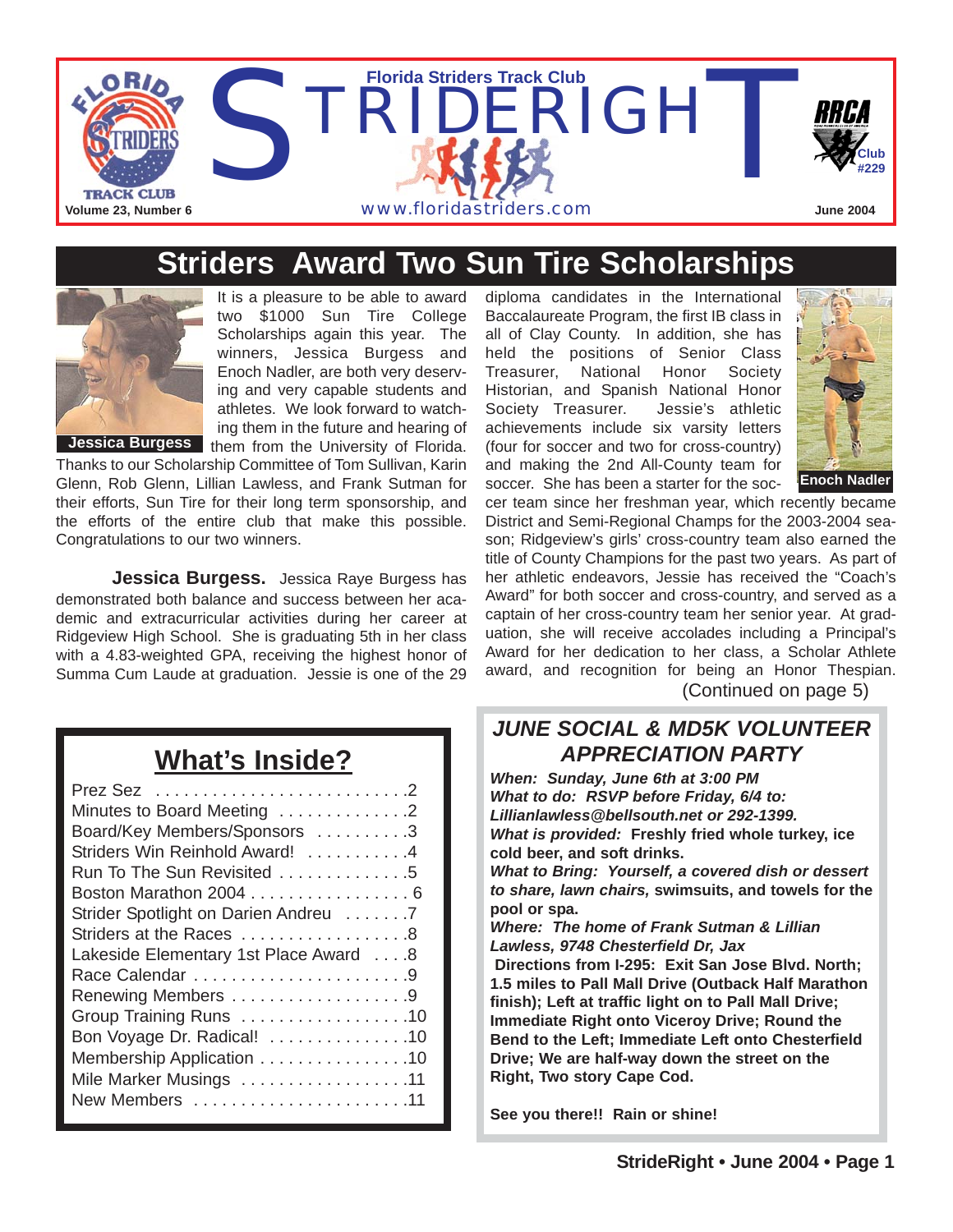# Prez Sez

By Bob Boyd

Is life good or what? I am blessed with a multitude of good things to share with you in this month's column. It



will not surprise you that the Florida Striders Club does good things for our community. Still, some recognition is a good thing and that is exactly what the Reinhold Foundation provided on May 20th when they honored us with a \$500 check for our service in 2003 in Clay County. Our work and contributions to Children's Running Programs, Scholarships, and sharing of health related information in our Newsletter were the key elements recognized. You should indeed feel good about your participation and contribution to our club. You are making a positive difference and it shows. My thanks and congratulations to our members, sponsors, and supporters. I will provide more details in a separate article on this achievement.

Vanessa and I were very fortunate to represent the Florida Striders at the Road Runners Club of America (RRCA) in Lake Tahoe May 13th -15th. The convention was jam packed with seminars, meetings, and awards, along with a few scenic runs, of course. Most useful, was the opportunity to share information with other Club Presidents and representatives on what they are doing, both problems and successes, and lessons learned in the process. The best news from the Convention is that the RRCA and the American Association of Running Clubs (AARC) have agreed to recombine as the RRCA, which bodes well for the continued financial health of the RRCA and the ability to have one National voice representing the running clubs across the nation. It wasn't quite a group hug after the convention but it was close. It was also good to see in person when our very own Ken Bendy, was recognized as a co-winner of the Best RRCA State Representative in the Southern Region. Ken does many good things for

### **Board of Directors' Minutes, 4/13/04**

Bob Boyd called the meeting to order at 7:00 PM. Directors absent: G. Hallett, G. Hoskins, M. Allison, R. Glenn.

**Minutes/Action items:** The previous meeting minutes were approved as written.

#### **Action items:**

Ken will review the race waiver and condense the wording for both the race application and membership renewal form.

Tanys will include a survey in the renewing member forms regarding preference for electronic or paper Strideright.

Discussion will continue regarding 1st Place Sports Orange Park store handling Strider race registration.

**Treasurer's report:** Warner noted he has been having difficulty dealing with Vystar. They do not allow adding/dropping names from accounts so all must be re-signed from the beginning. Another notary is needed for the Memorial Day account. He distributed the May statement and it was filed as written.

**Team in focus:** Bob had sent a link to the board members to review the products discussed at last month's meeting. The board felt that the sale of merchandise was not within the Striders' core values; in addition there were concerns with the ability to sell non-brand name products, the possibility that our club could appear to be endorsing the products, and our liability regarding the products themselves. John P. made a motion to approve the addition of the link to our website. The motion was voted on and did not pass.

#### **Race committee update:**

Run to the Sun – Frank reported that the race had 338 finishers, 368 in the Fun Run and the estimated profit is about \$4,000 (\$3,250 was forecast). The sponsors are expected to return next year. A motion was made and passed unanimously to have Matt and Rebecca direct the race again next year. The proposed date is April 16, 2005.

Memorial Day – The race will be dedicated in the memory of Hank Zambie. Only \$550 in sponsorship commitments has not yet been received. The pre-race registration numbers are lighter than expected.

Autumn Fitness – Bobby and Stan are looking for a race director for next year, preferably before this year's race so the new director can see how it works. No experience is necessary. The race date will be September 11, 2004.

**Strider Discounts! Merchandise update:** The shirts that George ordered should We have enjoyed a 10% merchanbe in by Memorial Day.

**Revised race waiver:** Ken reviewed and reworded our race waiver and had distributed it to the board prior to the meeting. A suggesnon was made for Bob to bring it to the KKCA comerence to be reviewed.<br>Ken reported that changes he made were to standardize the language and clarify that the Striders were not responsible for the behavior of participants in our races. The board was OK with the content but there was concern that it was too long and would be difficult to fit on the race application. Ken will try to condense it without losing the content for both the tion was made for Bob to bring it to the RRCA conference to be reviewed. race application and membership renewal form.

andard members up renewar form.<br>**Standardized race budget format:** Prior to the meeting Frank had emailed a draft of the new race budget format to the board members. A motion was made to approve the new format and it passed.

(Continued on page 4) (Continued on page 4)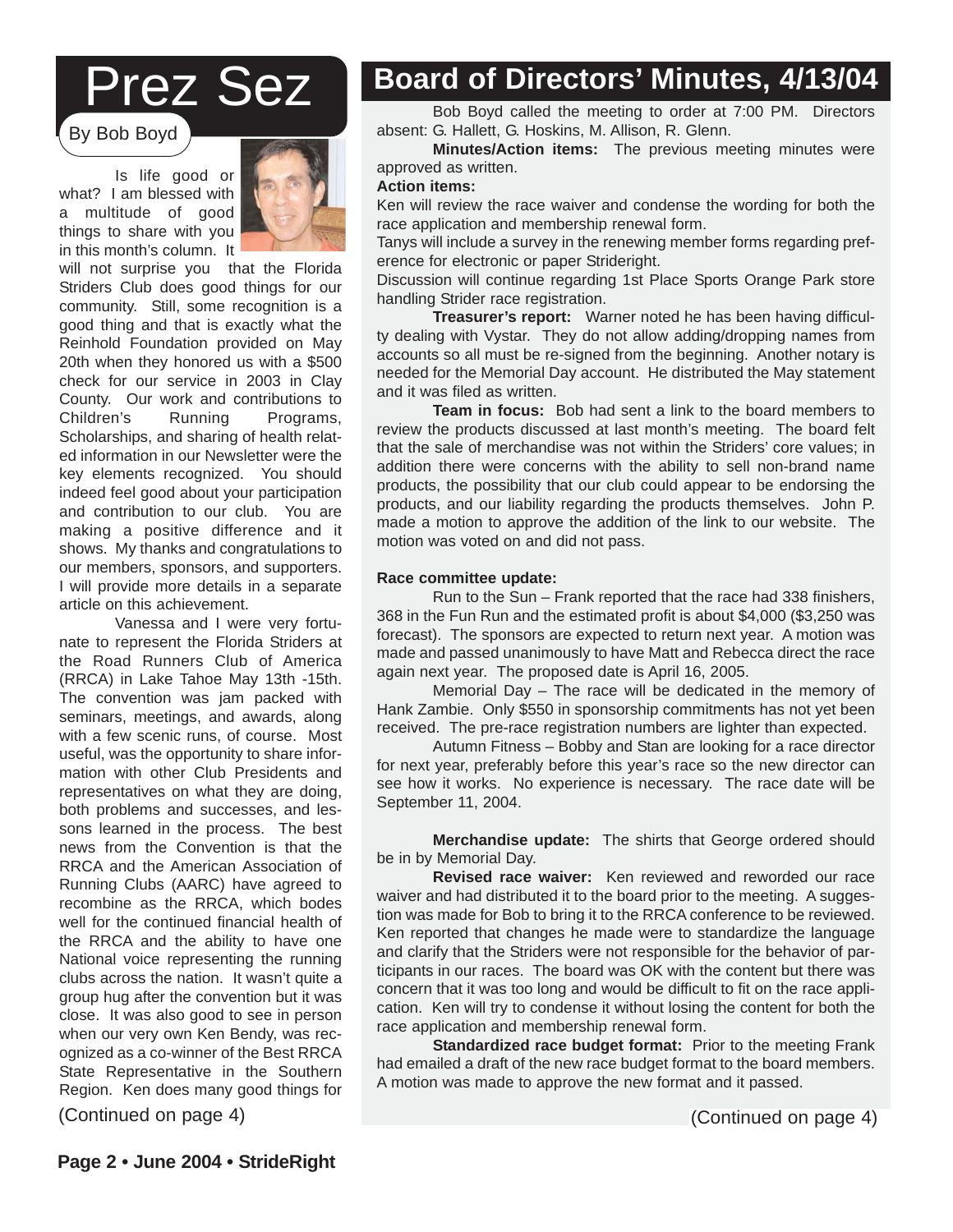**2004-2005 Board of Directors**  (Board Members marked with an \*) **President & Newsletter Editor: \*Bob Boyd** (H) 272-1770 . . . . . . . . .(W) 272-1770 email: BobBoydFL@comcast.net **Vice President: \*John Powers** (H) 264-8026 . . . . . . . . .(W) 354-5691 email: john.powers@floridapowertrain.com **Secretary: \*Karin Glenn (H) 886-4095 . . . . . . . . .**(W) 399-5888x1418 email: tortille@aol.com **Treasurer:** \*Warner Millson (H) 264-4089 email: wmillson@comcast.net **Race Committee Advisor/Memorial Day 5K Co-Director:** \*Frank Sutman (H) 292-1399 email: lawless@bellsouth.net **Information Coordinator/ Memorial Day 5K Co-Director:** \*Lillian Lawless . . . . . . .(H) 292-1399 email: lawless@bellsouth.net **Membership Director:** \*Tanys Carere . . . . . . . .(H) 880-4414 email: tcarere@hotmail.com **Equipment Coordinator & Webmaster:** \*J.D. Smith . . . . . . . . . .(H) 264-1673 email: smithj53@bellsouth.net **StrideRight Editor Asst & Photographer:** \*Vanessa Boyd (H) 272-1770 email: bobboydFL@comcast.net **Mile Marker Musings Columnist:**  $\ldots$  . . . . . . (H) 886-4095 email: orrus@aol.com **Monthly Social Coordinator:** \*Kent Smith (H) 284-6634 email: kent1273@aol.com **Children's Run Coordinator:**  \*Patti Stewart-Garbrecht(H) 541-1303 email: epstewart2002@yahoo.com **Merchandise & Doctors Lake Drive Trail Mntc. Coordinator: \***George Hoskins . . . . . .(H) 264-4372 email: ghoskins@bellsouth.net **Directors at Large:**  $\ldots$  (H) 272-0060 email: Allison4@BellSouth.net \*John Craddock . . . . . .(H) 399-4073 email: jacraddock@comcast.net \*Gary Hallett . . . . . . . . .(H) 292-2793 email: ghall32447@aol.com \*Julie Runnfeldt . . . . . . .(H) 264-8649 email: jrunnfeldt@aol.com \*Jeanie Wilson . . . . . . .(H)288-0634 email: kenjeaniewilson@netscape.net \*Ken Wilson . . . . . . . . . .(H) 288-0634 email: kenjeaniewilson@netscape.net **Autumn Fitness 5K Co-Director:** Bobby Greene . . . . . . . .(H) 262-1663 email: BEG50@MSN.com **Newsletter Circulation Manager:**  $\ldots$  . . . . . . (H) 269-1226 email: RichJenRun@comcast.net **Hog Jog Director/Race Refreshments:**  Steve Bruce (H) 728-6830 email: stevebruce@comcast.net **Autumn Fitness 5K Co-Director & River Run Hospitality Tent Coordinator:** Stan Scarlett . . . . . . . . . . (H) 994-2687 email: stanscarlett@msn.com **RRCA State Representative:** Ken Bendy<br>(H) 278-2926 email: kbendy@aol.c email: kbendy@aol.com **Run to the Sun Co-Director:** Rebecca Brown . . . . . . .(W) 954-7875 email: rebeccalynnbrown@comcast.net **Run to the Sun Co-Director:** Matt Ross . . . . . . . . . . .(H) 268-8392 email: HartRoss@bellsouth.net **Strider "Person" Coordinator for Races:** Al Saffer . . . . . . . . . . . . .(H/W) 665-6996 email: saffat@jea.com **Scholarship Coordinator** Tom Sullivan . . . . . . . . .(H) 298-3220 email: msull10166@cs.com



The Florida Striders Track Club is incorporated as a non-profit organization under the laws of Florida and is granted federal tax exempt 501(c)3 status under the blanket exemption of the RRCA ID#74-2194707. Strideright is published monthly at P.O. Box 413, Orange Park, Florida. Non-profit Organization Bulk Rate postage is paid at Orange Park, Florida.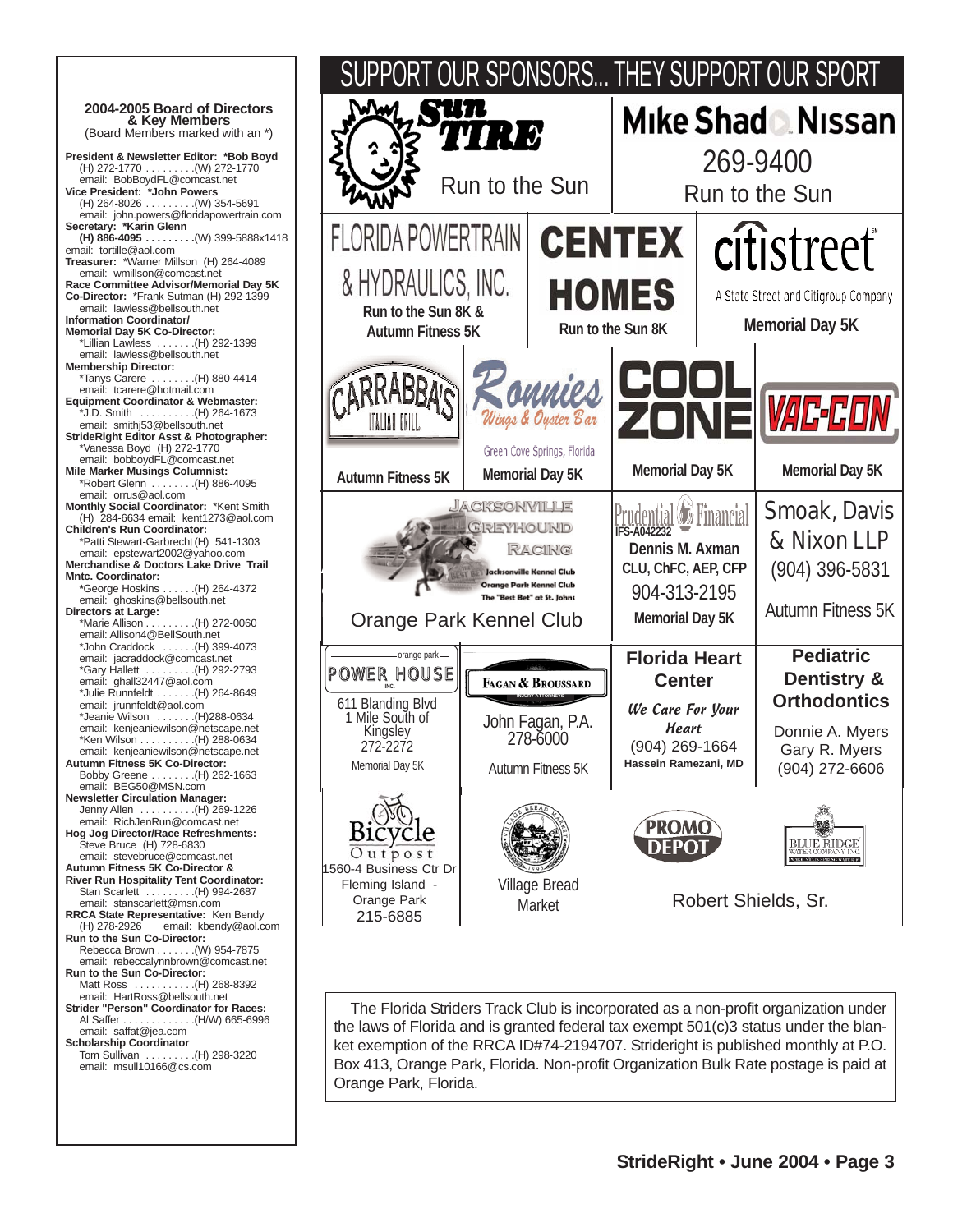## **Board Minutes of 5/11/2004 (continued from page 2)**

**Scholarship awards:** The recipients of the Strider's \$1000 scholarships were Jessica Burgess and Enoch Nadler. This will be published in the Strideright.

**New member newsletter default:** Concern was expressed that the policy of providing new members with electronic copies of the newsletter was discussed. Currently new members with email addresses are notified in their "Welcome to the Striders" email that they will receive their newsletter electronically in pdf format unless they prefer paper. They are also offered the option of receiving it in both formats. Tanys offered to survey renewing members to insure they were getting the format they preferred in an effort to insure members felt they were receiving full benefit for their membership**.**

**Open action items:** All were covered earlier in the meeting except the race director for the Super Celebration Fun Run. Bob volunteered as director. \$3500 in sponsorship will need to be raised for the race.

#### **Open Forum:**

Tanys has already received some multi-year renewals.

Kent is looking into possibilities for a speaker for the

September dinner social.

Frank noted that the interval markers in Forest Circle have been repainted. .

In Rob's absence, Karin brought up for discussion the fact that the location of the start of the Mile Marker Musings column had been changed to within the Newsletter and finishing on the back page rather than starting on the back page. Positive feedback has been received on the ability to read the newsletter from front to back with this configuration so it will remain.

Bob reported that 1st Place Sports in Orange Park had offered to do packet pickup for our races. In addition they offered to do the entire registration and timing process for \$500 per race. The discussion was left as an open action item for the next meeting.

The meeting was adjourned at 8:35 PM. Next month's meeting will be on Tuesday, June 8th at the OP Cancer center, 2161 Kingsley Ave.

Respectfully submitted, Karin Glenn

### **Prez Sez (continued from page 2)**

our club but also finds the time to do an outstanding job supporting other clubs in North Florida. Kim Tracanna, another exemplary Florida Strider, was recognized as the National Kurt Steiner Children's Developmental Award for her many years of service, awards, and support to her many children at Lakeside Elementary. Kim might hurt me if I don't share

that she attributes all the awards and success to the work of the kids. I believe her quote is "It is all about the kids."

I came away from the RRCA Convention even more enthused about running and most of all, very proud to represent your club. Thank you.

### **Florida Striders Win Reinhold Award!**

(President's Note: The following information was taken from an email bulletin by Lillian Lawless regarding recognition of the fine work done by our members and sponsors. In addition to Lil's well worded prose, I wish to specifically thank Steve Bruce, Sharon Pentaleri, John Powers, and Lillian for their assistance with the Reinhold Grant Application. Enough from me – read on and bask a bit in the recognition of your contribution to improving your community),

The 10th Annual Reinhold Community Service Awards Breakfast was held May 20th at the Hilltop Restaurant in Orange Park. The Reinhold Awards were established to recognize individual and civic involvement which make a critical difference in the quality of life in the Clay County community.

Sharon Pentaleri and Lillian Lawless attended the breakfast as representatives of the Florida Striders Track Club. This year, a total of \$60,000 was shared by 51 winning applications in 10 separate areas of community service. The Florida Striders were the recipient of a Reinhold Community Service Award in the area of Health & Human Services for \$500. The Striders hard work in promoting running and fitness in local schools, and offering two \$1,000 college scholarships per year has been recognized in Clay County.

Thanks to all our volunteers who have donated their time to make our club so successful by promoting healthier lifestyles through running and fitness. Thanks for all your hard work,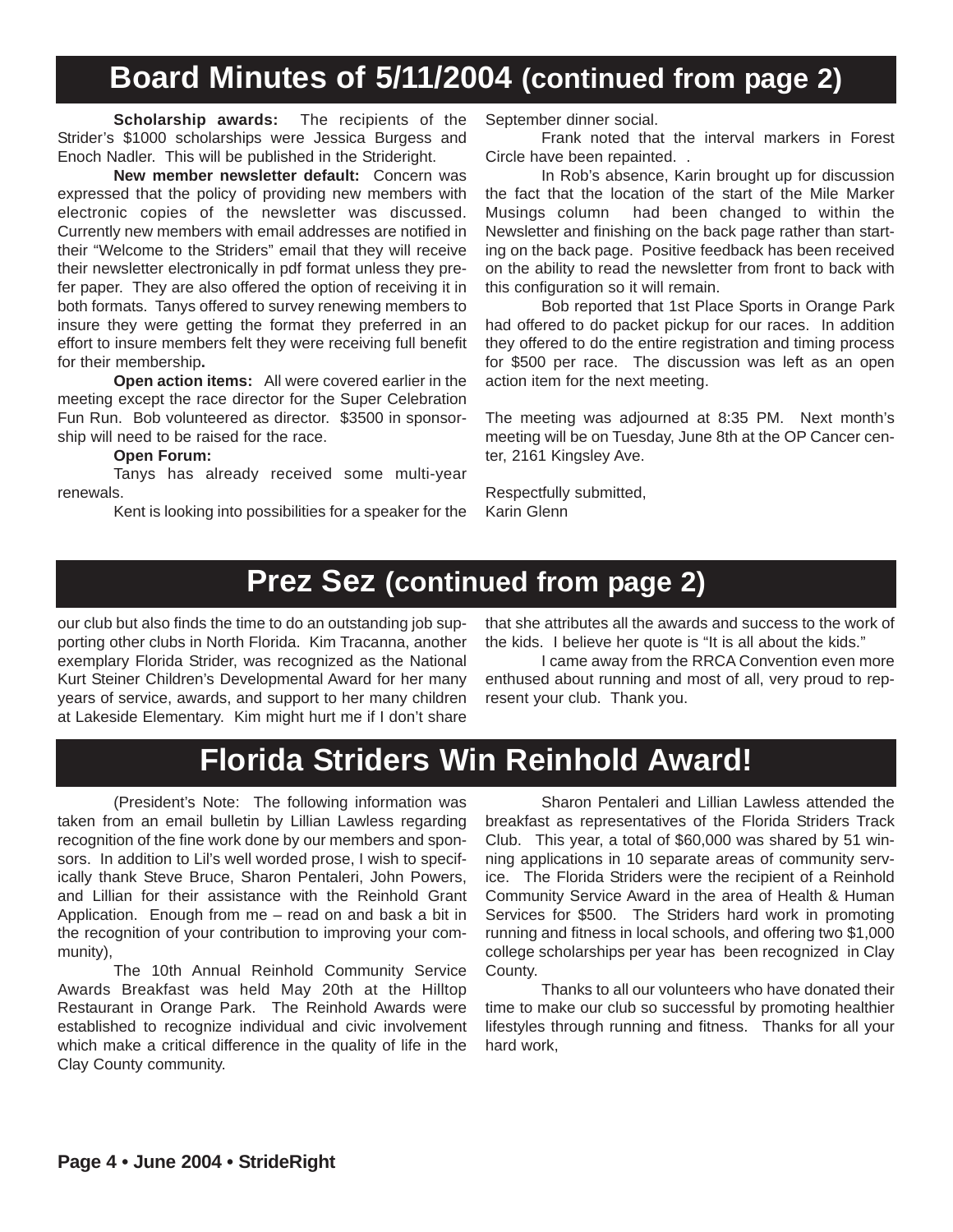### **Scholarship Winners (continued from Page 1)**

Jessica will be attending the University of Florida in the fall of 2004 while pursuing studies in the field of pre-veterinary medicine.

**Enoch Nadler.** Enoch Sudheer Nadler was born on July 7, 1985 in Fort White, Florida. He is the son of Steven and Christine Earl. Enoch has two brothers, Noah and Sam, and a sister, Daisy. He enjoys surfing, wakeboarding, biking, and swimming as hobbies. "Will be attending the University of Florida in the Fall and studying in a science or math related field... Will be running cross country and track for the Gators." He lists placing 5th in 2003 and 3rd in 2004 in the cross country state finals as his most memorable moments. Enoch admires his parents because they have supported him in everything and never let him give up.

# **Run To The Sun Revisited by Matt Ross**



I want to thank all the volunteers who gave their time and effort to making the Run To The Sun 2004 a success. I also want to thank all of you who ran the race and made it a financial success and, of course, I want to thank the people who donated money to the race by filling Dick Erickson, Sun Tire to thank the people who donat-<br>
The South of the Milkes to get a limit Jackson,

out an application even though they don't race.

In order to have a successful race, all of the previous kudos standing, we must have the financial support of our sponsors. Now that's a race director talking! As a runner, I just want to pay my race fee, get a t-shirt, a number, and have an accurate race course started by a cannon that fires accurately (whoops Run To The Sun 2003). As a race director I want that also. Bottom line though, it's the valued sponsors that ensure the race will happen.

The sponsorship dollars allow us to spend money for fliers, t-shirts, awards, port-a-lets, police protection etc. before we even send out the race applications and get your money. They also help us be financially successful in the event that bad weather keeps the wimpy runners at home.

The Run To The Sun 8K has three highly visible and valued sponsors, Sun Tire, Mike Shad Nissan of Orange Park and Florida PowerTrain & Hydraulics; plus a host of generous product sponsors.

Who are they you ask? Has anybody read the back of their race t-shirts lately? If you did you would see that The Village Bread Market has supplied us with delicious loaves of bread and bagels for years. Promo Depot has been responsible for our t-shirts and quality awards. We have been downing gallons of water thanks to Blue Ridge Water Company. A great deal of thanks goes to Jacksonville Greyhound Racing at the Kennel Club. What a great venue to have a race. This year we were very lucky to have Orange Park Travel come on board with a 'Trip for Two' to the Bahamas. Not a bad prize for the lucky winner. And last, but hardly least, we were endowed by Centex Homes with \$1500 to distribute to the schools that had the most students participate in the Mile Fun Run. That's a fabulous prize.

Okay, that's the end of the commercial. Actually it isn't. The reason I went thru this exercise is to make you all aware of what it takes to get a race going. But it's not just a one way street. Each sponsor wants



Mike Shad Nissan

to get a bang for his buck; it's not total charity. So think about Sun Tire when you need tires for your vehicle. They have been keeping my vehicles rolling smoothly for the past twenty years. Mike Shad has given excellent prices to Florida Striders — ask Steve Bruce, about the fantastic deal Jim Jackson gave him. He is the proud owner of a new Nissan Maxima. Florida PowerTrain works strictly on manual transmissions; so if your off-road vehicle develops problems, see John Powers.

I met with Dick Erickson to present him with his sponsor award. He wanted to know if we still used the Sun Tire Store on Blanding to start and finish our Sunday runs. He was pleased that we did. He wondered if we still picked up pennies on the road and had a party at his Sun Tire Store. I assured him we still do, and gave him a hearty invitation to our next anniversary party. Dick feels the Striders are a loyal group and I assured him we are.

We are a non-profit club, and we use the financial gains from each race to aid schools in their programs, give



athletic scholarships to deserving students, and respond to teacher and school requests for extra curricular dollars. That's who we all are, and we can't make it happen without those sponsors. Again, I want to thank all who helped put on a fabulous Run To The Sun 8K. My heart-felt thanks!

**StrideRight • June 2004 • Page 5**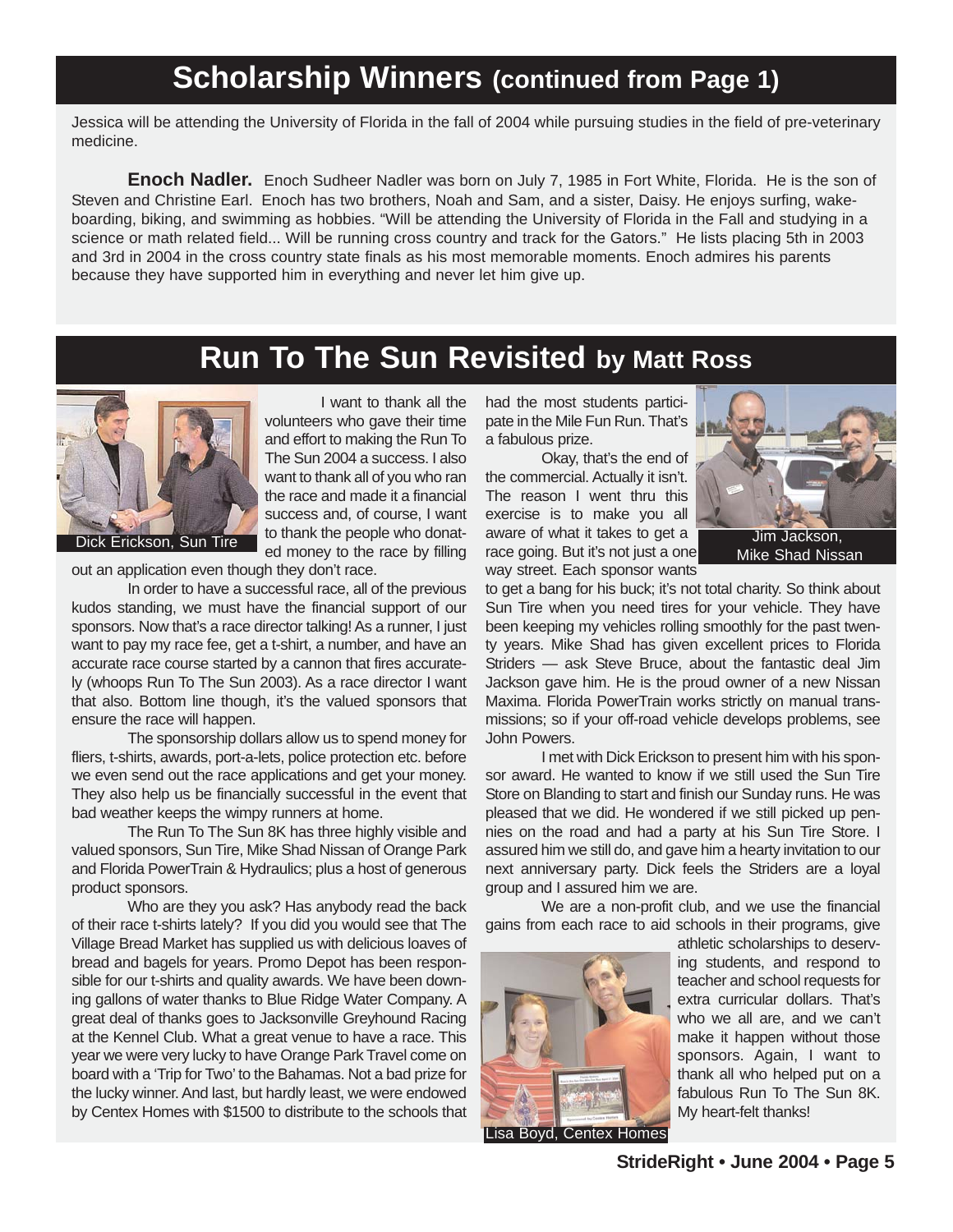# **Boston Marathon 2004 -Very Hot! by Tanys Carere**



Well. I did it! Monday, April 19th at 12:10pm I started the Boston Marathon and finished 3:46:33 (hrs/mins/secs) later for an average 8:39 (mins/secs) pace per mile. Based on clock time I was the 4,836 person to cross the finish line (top 27%) and the 845th woman to

cross (top 13%). Now for those who don't know, the best running temperature in my opinion for a marathon is around 50 degrees (that's farenheit for all you Canadians - and speaking of Canadians were there ever a lot of Canadians running the marathon). Well the temperature in Hopkinton at the start of the race was 83 degrees and we finished in Boston at 85 degrees and 40% humidity with a 15 mph tail wind!! Marathons should definitely not be run in this type of weather. As one of my friends, Danny, said, "it felt like running in an oven!" The big tease was that the high in Boston the day before and the day after the marathon was only in the 60's!

Here's a little (or maybe not so little) recap of my marathon experience. Arrived in Boston on Saturday and hit the Marathon Expo. We ate or drank so many samples of everything they were offering - energy bars, chips, pre and post-race drinks, gu, rice, gatorade...I could have bounced off the walls! I bought the Official Boston Marathon jacket (the reason I was doing this whole thing was for the jacket!) and was lucky to find the last small in existance! With the jacket in hand I had to run well now because who wants a memory of a bad experience!! Saturday night and Sunday consisted of mostly eating and a little sight-seeing in Boston but we didn't want to walk too much and in Boston that's hard not to do! So we sat and ate a lot! We figured we had a good excuse! After all the great food we consumed and water we were drinking we should have been well prepared for the race.

Monday, woke up at 6am to leave the hotel, catch a shuttle bus to the train, take the train downtown to catch a bus out to Hopkinton and arrive at Athlete's Village (aka a school yard surrounded with port-a-potties, water, gatorade and powerbar stations) just after 8am. We sat or layed around on the grass or stood for at least an hour in port-a-potty lines until 11:30am when we started to line up in our corrals. I was already sweating just standing in the corral waiting for the start. We were approximately 11,000 people away from the starting line and finally we began to move. I ran with my training partner, Lisa, and our first mile was an 8:20. We looked at each other and decided we wouldn't be going any faster than this the rest of the race and we didn't. In the fifth mile the heat got to

Lisa and her asthma started to affect her. Just after that I had a light-headed moment and wondered if I was going to finish the race. Partly this was due to the heat and partly because I should have ate more at 10:30 or 11am when I had a Marathon Snickers bar as a mid-morning snack. Noon races are hard to judge what and when to eat when you haven't done one in the middle of the day before. Due to all the elements I resolved that I wasn't going to have my best time. So my choices of finishing 5 minutes beyond my best and risking not making the finish line or finishing 15 minutes beyond it and surviving and enjoying the race (so to speak), I would settle in for a pace to do the latter if I could.

After mile 5 you hit more of a residential area and so many people had their hoses on and were spraying people as they ran by if they wanted. Well, I was happy to add extra miles to the race and zig-zag across the road to hit as many hoses as possible. The water dried in minutes but rejuvinated me each time. At one point I ran past a fire station with 2 huge hoses on and I sacrificed the shoes to come out drenched from head to toe! It felt great and my shoes dried quickly afterwards. Around the seven mile mark Lisa began to slow once again and that was the last I saw her till after the race - yes she made it in 4:10 (hrs/mins). Also what helped to get me to the end were the continuous spectators cheering along the way and handing out mostly orange slices to the participants. I finally decided to try a piece of orange and when that settled ok in my stomach I also took offerings of 2 pieces of red licorice and a red freezie. Oh, and grabbed some ice too. These spectators sure came prepared!! All that and 3 gu's later (for those non-runners gu is a little pack of a jam-like substance highly concentrated with carbs to give you quick energy when you eat it).

Comical to watch was the three men in front of me as we ran past Wellesley Women's College. Girls were lined up single file hanging over the barrier from one end of the campus to the other and literally screaming at the tops of their lungs. It was loud! The men's pace got faster and their chests stuck out further. They slapped hands with the girls and giggled and smiled huge grins. My only question at the end of it all was, "where is the Men's College to rejuvinate all the women on the course"!!

Besides the heat the hardest element was the DOWN-hills. Heartbreak Hill at mile 20 was nothing! I would have taken more uphills to avoid another long, steep downhill. I could feel my quads by mile 10 and my feet were already pretty sore by mile 11. At the end I was hoping that my feet would pull through and not give out on me. Next time I'll wear shoes with extra, extra thick padding and not worry about the extra weight. Someone said to me that as Boston still had snow only a couple of weeks ago the ground was still frozen and extra hard (who knew the ground could be harder than hard!).

Anyways, by the end I was passing many people (Continued on page 7)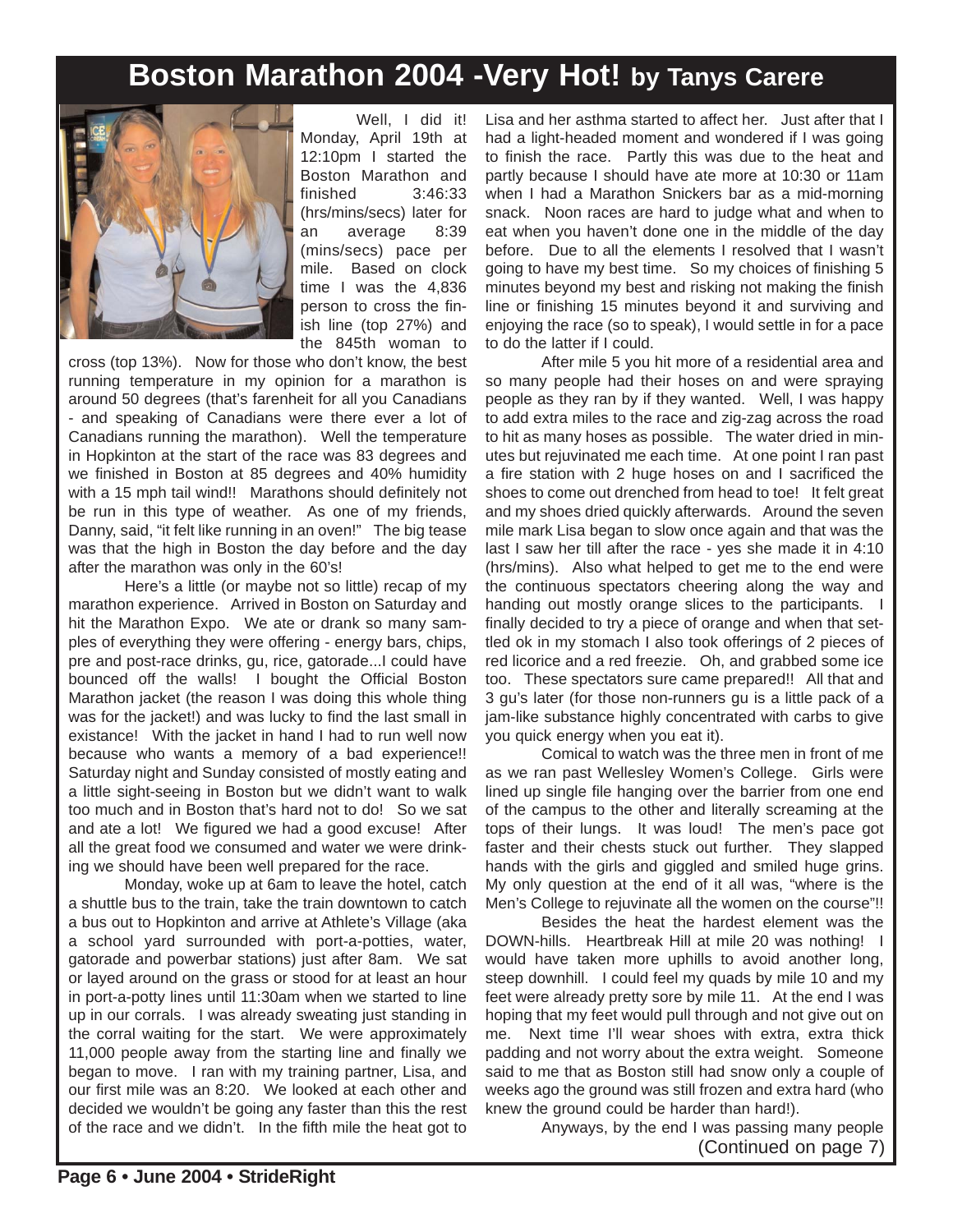## **Boston Marathon (Continued from Page 6)**

walking and almost felt compelled to join them in a leisurely stroll to the finish but then I remembered all of those people tracking me and I really just wanted to be finished to eat and sit down. Besides the crowds were getting larger and louder and loved to yell at the walkers about how they were almost done so get moving. Three more miles when you've run 23 miles doesn't seem like you're almost done as tired as your body is feeling. Just before the finish line I heard my name shouted out really loudly and turned to see my friend, Nick, who used to live here in Jax, shouting and waving. The spectators really have a good time drinking and yelling from the sidelines! A few minutes later I was thru the finish line, picking up my medal, water, food and race bag and sitting on a curb listening to everyone's stories while waiting to find my friends.

After dinner we considered going to the after party but instead, as it was already 9 p.m., we propped up our feet in our hotel beds and watched TV before passing out. Oh actually before that we had the shuttle driver take us over to a grocery store to pick up some Guacamole Doritos that I had been craving for days!!

In the end, I only walked funny for 2 days afterwards and then hit the chiropractor and got some ultra sound therapy to the quads and had a massage to feel almost back to normal. My quads were definitely torn up

from the down-hills and surprisingly my feet didn't hurt a bit the next day.

Here's some 2004 Boston Marathon stats:

Total runners at start: 17,950 Total runners to finish: 16,743 (93.3%)

Total men at start: 11,297 Total men to finish: 10,504 (93%) Total women at start: 6,653 Total women to finish: 6,239 (93.8% - we edged out the men!!!)

Temperature: 85 degrees - 5th hottest Boston Marathon in 108 years.

Record Temperature - 1976, 96 degrees!! # of People Taken to Hospital - 140 (2 cardiac arrests but revived successfully)

Thanx to everyone who emailed or called to wish me luck or to congratulate me on finishing!! I really appreciate all the support. As for now, Lisa is out to redeem herself at a half Ironman next month and I'm in retirement - at least for a little while!

# **Strider Spotlight on Darien Andreu**



**Background, Family, Education:** Grew up in a sports-minded family in Orange Park, FL; oldest of four; father, Mike, was a Florida Strider and ran several Marine Corp Marathons, training many miles on River Road and Kingsley Ave.

Enrolled at Florida State University in 1978 and, amidst the booming popularity of running, joined the crosscountry and track teams. In 1982, graduated with a B.A. in

English, also received All-American Honors for Indoors Track 5,000 Meters and Cross-Country.

Pursued an M.A. and Ph.D. in English at Florida State University, completing the doctoral work in August 2003 while serving on the faculty at Flagler College in St. Augustine, FL.

In 1990, married Robin King, Flagler College professor of philosophy, who, while teaching for seven years at Boston University, had a running streak of six miles a day for six years

**Running Accomplishments:** Personal Bests on

Certified Courses: 5K 16:28

10K 34:15 15K 52:59

**Running Career Highlight:** Thanks to the nomination of then-RRCA President Harold Tinsley, in 1983, participated with a group of American runners in a three-week trip to Taiwan sponsored by Puma shoes. Ran 10 races in 13 days, circumnavigating the island from Taipei to Koahsiung and back, with a side trip to Kinmen, two miles off the coast of Mainland China.

**Life Highlights**: Robin's continued remission after his brain tumor diagnosis in 1994, thanks to the superb care of physicians at Shands Hospital in Gainesville and the Mayo Clinic at Jacksonville.

**Hobbie & Interests:** yard work (although it doesn't show!), lovebirds, and southern literature

**Training:** Now returning to running after a 20 year hiatus, I'm trying to fit within a week's schedule a tempo run, intervals, and a long run. Weekly mileage totals vary between 25 and 50. In the fall of 2003, I tagged along with the Flagler College Cross-Country Team. Recently, I've participated (tagged along) in the Wednesday evening intervals sessions at Bolles. Super, upbeat, generous group.

**Goals and Plans:** To give back to the running community the pleasure, support, and confidence that everyone has provided me along the way.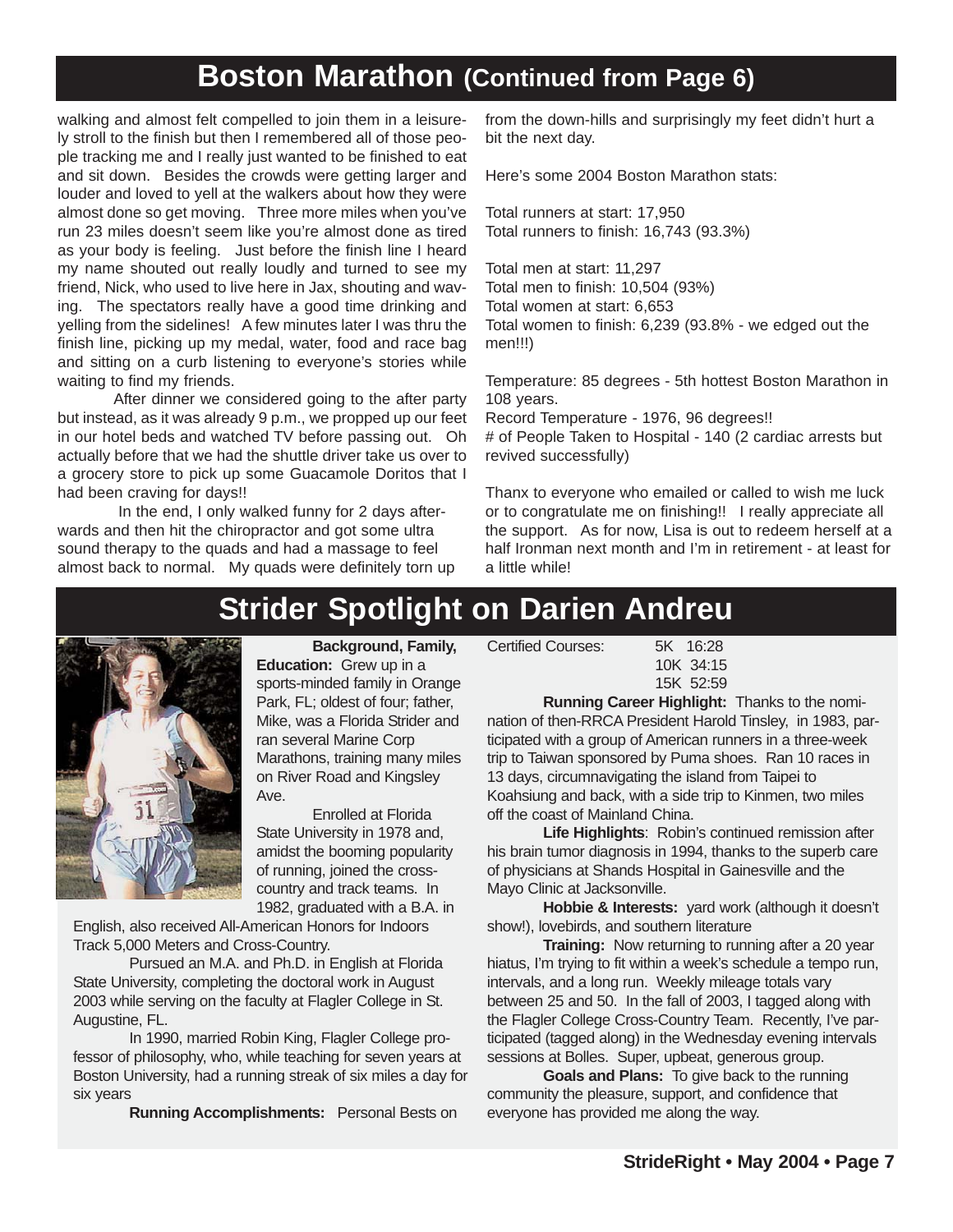# **IDERS AT THE RACES** RESULTS To get your race results published, **email StriderResults@aol.com**

**BOSTON MARATHON** April 19, 2004 Boston, MA

Tanys Carere 3:46:33

#### **PERFORMANCE BEACHFEST 5K**

Jax Beach Seawalk April 24, 2004

| <b>Bernie Candy</b> | 19:59 1st O/A |
|---------------------|---------------|
| Steve Bruce         | 23:28 Masters |
| Vicki Choinski      | 27:46 2nd A/G |
| Tom Sullivan        | 30:58 2nd A/G |
| Al Saffer           | 34:33 1st A/G |

#### **COUNTRY MUSIC HALF MARATHON**

Nashville, TN April 24, 2004

| Sharon Lucie | 1:47:33 3rd A/G |
|--------------|-----------------|
| JD Beck      | 1:56:59         |
| Steve Lucie  | 1:57:00         |

#### **BEACH RUN 2004**

St. Augustine April 24, 2004

| Patrick McKeefery 20:06 1st A/G |               |
|---------------------------------|---------------|
| Jim Kehr                        | 24:58         |
| <b>Kent Smith</b>               | 25:15 1st A/G |
| Margaret Tyburski 29:29         |               |
| Elena Etter                     | 29:29 2nd A/G |
| <b>Trish Kabus</b>              | 32:53 3rd A/G |

#### **SHRIMP FESTIVAL 5K**

Fernandina Beach May 1, 2004

| 21:49 2nd A/G |
|---------------|
| 24:11         |
| 24:37 1st A/G |
| 25:23         |
| 25:30         |
| 25:55         |
| 26:45         |
| 29:54         |
|               |

| Margaret Tyburski 30:52 |               |
|-------------------------|---------------|
| Nadine Thomas           | 31:22         |
| Al Saffer               | 33:18         |
| Stephanie Holt          | 34:00         |
| <b>Susan Stanley</b>    | 35:24         |
| <b>Bill Kennedy</b>     | 39:25 2nd A/G |

**DARE TO GO BARE 5K** Lutz

May 2, 2004

Trish Kabus 40:37

#### **RACE TO PREVENT HOMELESSNESS 5K**

Bishop John Snyder HS Jacksonville May 8, 2004

| Patrick McKeefery 20:12 1st A/G |       |               |
|---------------------------------|-------|---------------|
| Harold Dubon                    |       | 25:03 2nd A/G |
| JD Beck                         |       | 25:41 1st A/G |
| <b>Barbara Whitter</b>          | 30:38 |               |

#### **RACE FOR LOVE 10K**

St. Augustine Beach, May 15, 2004

| <b>Bernie Candy</b> | 43:18 1st A/G     |
|---------------------|-------------------|
| JD Beck             | 57:19 1st A/G     |
| Vicki Choinski      | 1:02:56           |
| Bo Holub            | 1:09:09 2nd $a/q$ |
| Margaret Tyburski   | 1:11:49           |
| Trish Kabus         | 1:17:54           |

#### **RAVINES RUN 5 MILE CROSS COUNTRY Middleburg**

May 15, 2004

| John Metzgar     | 30:28 4th O/A |
|------------------|---------------|
| Karin Glenn      | 33:26 1st O/A |
| Frank Sutman     | 33:34 1st A/G |
| <b>Bill Dunn</b> | 34:42 2nd A/G |
| Darien Andreu    | 35:12 4th O/A |
| Mark Woods       | 36:22 2nd A/G |
| Sung Ho Choi     | 36:53 3rd A/G |
| Patrick Gaughan  | 38:07         |
| Nick Jongebloed  | 38:19         |
| <b>Rexx Weir</b> | 38:24         |

Rodney Smith 38:321st A/G Doug Alred 39:36 Frank Frazier 40:17 1st A/G Randy Arend 40:19 Kathy Murray 40:43 Tom Zicafoose 40:47 Gary Hallett 41:01 Stephanie Griffith 41:24 1st A/G Everett Crum 41:44 1st A/G Steve Bruce 41:53 David Stanley 42:41 John Gauer 42:45 2nd A/G Roberta Tomlinson 43:23 David Kelley 44:02 2nd A/G Robert Glenn 45:28 Chuck Bryner 46:13 Claudia French 48:37 2nd A/G Kevin Terry 48:45 Bobby Green 49:12 Kacee Bryner 49:27 Melinda Terry 49:40 Kwan Supapan McCall 51:59 1st A/G Gordon Slater 53:11 John Aimone 55:03 1st A/G Doug Barrows 55:55 Roxanne Slater 57:27 Josh Stanley 1:03:06 Ginger Frazer-French 1:03:19 2nd A/G Mary Ann Bolin 1:05:10 Brenda Schwelling 1:06:04 Susan Stanley 1:06:24 Dianne Aimone 1:21:58 1st A/G

#### **Become a USATF Official**

For a brief period the Florida Association of USATF is waiving the \$15 fee for first-time applicants to become a certified official. For more information, e-mail the Florida Officials Committee Chairman, larsenrod@aol.com.

If you then decide that taking the open-book test to get your certification is a good thing, contact John TenBroeck - USATF-FL Assn. VP (North) at (904) 387-0528 or e-mail him at ConsultJTB@aol.com to get the fee waived.This offer is only good for Jacksonville Track Club, Florida Track Club, and Florida Striders members. You can get further information about certification for at www.usatf.org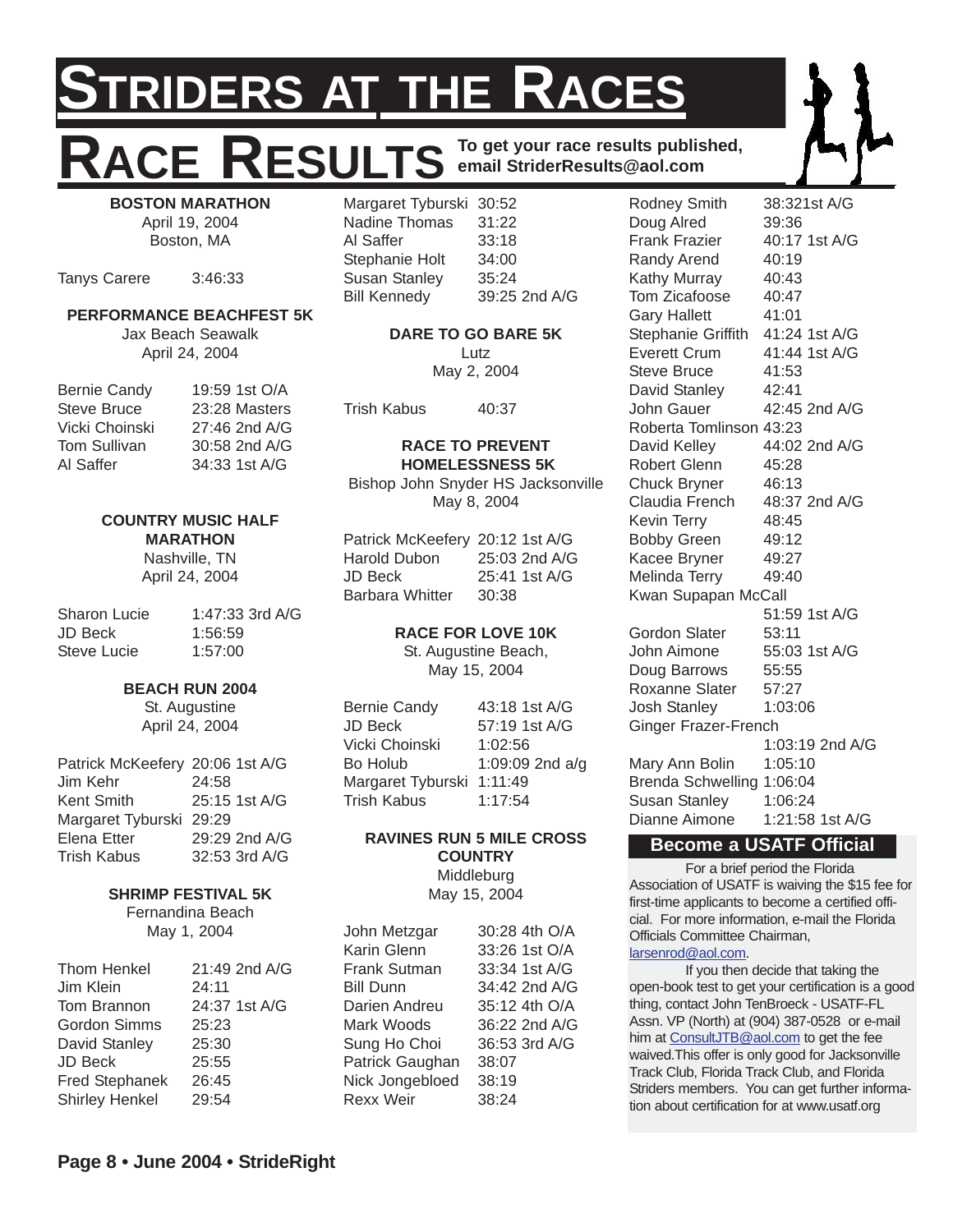**Race Calendar** 

Published as a service. Accuracy is not guaranteed. If you would like your race listed: Contact Ken Bendy, RRCA State Rep. (N. Florida) (904) 278-2926 or E-mail kbendy@aol.com.

| for a NF list, with web links, see http://members.aol.com/rrcahtml/rrcacal.htm |                                |             |                                    |                                    |
|--------------------------------------------------------------------------------|--------------------------------|-------------|------------------------------------|------------------------------------|
| <b>DATE</b>                                                                    | <b>EVENT</b>                   | <b>TIME</b> | <b>LOCATION</b>                    | <b>CONTACT</b>                     |
| Jun. 4                                                                         | <b>Mile Festival</b>           | 7:00 p.m.   | Bolles School, San Jose Blvd.,     | (904) 384-TRAK                     |
|                                                                                |                                |             | Jacksonville                       | ConsultJTB@aol.com                 |
| Jun. 5                                                                         | <b>Yulee Railroad Days 10K</b> | 8:00 a.m.   | <b>Boulware Springs Park,</b>      | $(352)$ 378-8725                   |
|                                                                                |                                |             | (Hawthorne trail head), 3500 SE    | Florida Tracak Club                |
|                                                                                |                                |             | 15t St., Gainesville               |                                    |
| Jun. 5                                                                         | Winn Dixie/Mrs. Smith          | 8:00 p.m.   | Jacksonville Landing               | (904) 739-1917                     |
|                                                                                | Run for the Pies               |             |                                    | 1st Place Sports                   |
| Jun. 25                                                                        | <b>All Comers Track Meet</b>   | 7:00 p.m.   | Bolles School, San Jose Blvd.,     | (904) 384-TRAK                     |
|                                                                                |                                |             | Jax                                | Jacksonville Track Club            |
| Jun. 27                                                                        | <b>Florida Hospital</b>        | 7:00 a.m.   | Main St. Pier                      | (386) 248-DBTC                     |
|                                                                                | Firecracker 5/10K              |             | Daytona Beach                      | Daytona Beach TC                   |
| Jul.4                                                                          | Celebration 5K                 | $7:30$ a.m. | 1st Place Sports, Baymeadows       | (904) 739-1917                     |
|                                                                                |                                |             | Road, Jax                          | 1st Place Sports                   |
| Jul.4                                                                          | 26th Annual Melon Run 3        | 8:00 a.m.   | Westside Park, NW 34th St and      | $(352)$ 378-8725                   |
|                                                                                | Mile                           |             | NW 8th Ave, Gainesville            | Florida Track Club                 |
| <b>Jul. 17</b>                                                                 | 20th Annual Bridge of Lions    | 7:00 p.m.   | St. Augustine                      | $(904) 819 - 8711$                 |
|                                                                                | 5K                             |             |                                    | spolystjohns@yahoo.com             |
| <b>Jul. 24</b>                                                                 | <b>Summer Track Classic</b>    | 5:00 p.m.   | Bolles School, San Jose Blvd.,     | $(904)$ 388-7860                   |
|                                                                                |                                |             | Jax                                | Jacksonville Track Club            |
| Jul. 24                                                                        | Summer In The City 5K          | 7:30 p.m.   | Hemming Plaza, Laura & Monroe      | (904) 739-1917                     |
|                                                                                |                                |             | Sts., Jax                          | 1st Place Sports                   |
| <b>Sep. 11</b>                                                                 | <b>Autumn Fitness 5K</b>       | 8:00 a.m.   | <b>Orange Park Kennel Club, US</b> | $(904)$ 268-6272                   |
|                                                                                |                                |             | 17 & Wells Rd, Orange Park         | stanscarlett@msn.com               |
|                                                                                |                                |             |                                    | <b>Florida Striders Track Club</b> |
| <b>Nov. 6</b>                                                                  | Hog Jog 5K                     | 9:00 a.m.   | <b>Ronnie VanZant Park</b>         | $(904) 728 - 6830$                 |
|                                                                                |                                |             | <b>Sandridge Road</b>              | Stevebruce@comcast.net             |
|                                                                                |                                |             | Lake Asbury (Middleburg)           | <b>Florida Striders Track Club</b> |
| April 16                                                                       | Run to the Sun 8K              | 8:00 a.m.   | <b>Orange Park Kennel Club, US</b> | $(904)$ 268-8392                   |
|                                                                                |                                |             | 17 & Wells Rd, Orange Park         | HartRoss@bellsouth.net             |
|                                                                                |                                |             |                                    | <b>Florida Striders Track Club</b> |
| <b>May 30</b>                                                                  | <b>Memorial Day 5K</b>         | 8:00 a.m.   | <b>Spring Park,</b>                | $(904)292 - 1399$                  |
|                                                                                |                                |             | <b>Green Cove Springs</b>          | lawless@bellsouth.net              |
|                                                                                |                                |             |                                    | <b>Florida Striders Track Club</b> |

# **Welcome Back Renewing Members!**

- **Matthew Acheson**
- **Richard & Jenny Allen**
- **Dionne Blodgett**
- **John & Sandra Bowsman**
- **Virgil Brenner**
- **Ray Brewer**
- **Jason & Amy Caldwell**
- **Bernie Candy**
- **John Carson**
- **Tommy & Cathy Dobbs Harry Edwards**
- **Robert & Ginny Frary**
- **Claudia French**
- **John Gauer**
- **Robert & Karin Glenn**
- **Bernie Gross**
- **Jim Kelley**
- **Stacie, Dennis, & Ali Lamoureux**
- **Dan & Dee Robertson Lee**
- **Patrick McKeefery**
- **Warner Millson**
- **Christopher Olson**
- **Chris Parliment**
- **Michael Putala**
- **Al & Judy Saffer**
- **Ben Shupp**
- **Terry Sikes**
- **Danny & Jenny Suber**
- **Frank Sutman & Lillian Lawless**
- **Philip Trast**
- **Lynn Walton**
- **Thomas Warren**
- **Sharilyn Womack**
- **Kaitlin Yaracs**
- **Tom & Kary Zicafoose**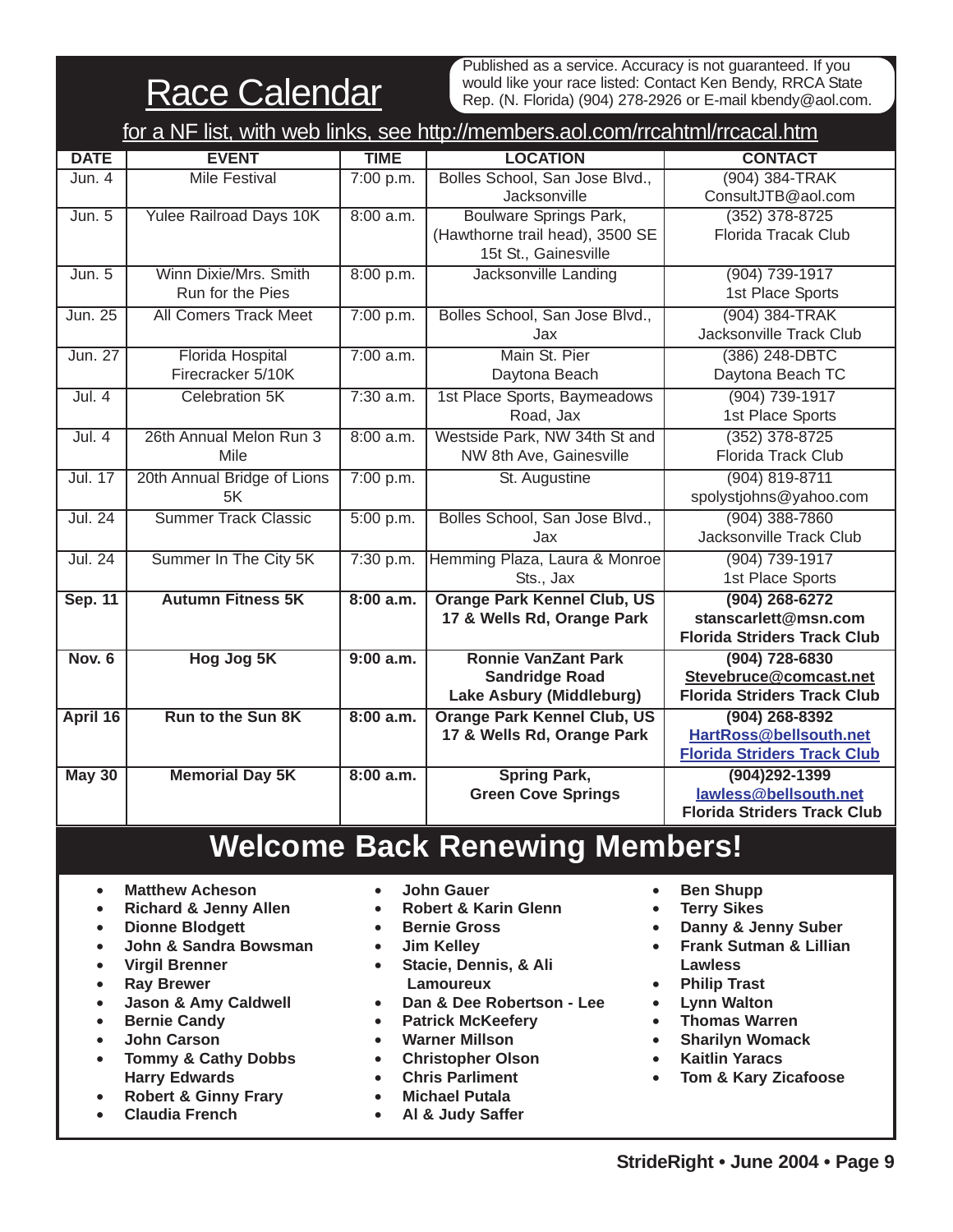# **GROUP TRAINING RUNS**

| <b>DAY</b>       | <b>TIME</b> | <b>DISTANCE</b>          | <b>JACKSONVILLE AREA</b>                          | <b>CONTACT</b>                            |  |
|------------------|-------------|--------------------------|---------------------------------------------------|-------------------------------------------|--|
| <b>Sunday</b>    | 6:30 AM     |                          | 5 to 10 Mi. Various Atlantic Beach Sea Turtle     | Jakson Badenhoop (904) 285-1552 jakson-   |  |
|                  |             | pace groups              | llnn                                              | ba@ilnk.com                               |  |
| <b>Sunday</b>    | 6:30 AM     | 6 to 20 Mi. Various      | <b>Orange Park Sun Tire</b>                       | Bob Boyd (904) 272-1770                   |  |
|                  |             | pace groups              | <b>Blanding Blvd.</b>                             | BobBoydFL@Comcast.net                     |  |
| <b>Sunday</b>    | 10:00       | 3-8 Mi. Trail Run        | Ponte Vedra Guana State                           | Craig O'Neal (904) 285-9097 autofinance-  |  |
|                  | <b>AM</b>   |                          | <b>Park</b>                                       | man@yahoo.com                             |  |
| <b>Monday</b>    | 5:30 PM     | 6 Mi. Downtown           | <b>Jacksonville Charthouse</b>                    | Karin or Rob Glenn (904) 886-4095         |  |
|                  |             | <b>Bridges</b>           | Rest. parking lot                                 |                                           |  |
| <b>Tuesday</b>   | 6:30 PM     | 5.5 MI. River Road       | <b>Orange Park, 1st Place</b>                     | John Metzgar (904) 264-3767 work or (904) |  |
| NEW!             |             | Area, Various paces      | Sports, 550-7 Wells Rd                            | 215-9440                                  |  |
| Weds.            | 6:30 PM     | <b>Interval Training</b> | <b>Orange Park, St. Johns</b>                     | John Metzgar(904) 264-3767 work or Bob    |  |
| NEW!             |             |                          | Country Day Track-park @                          | Boyd (904) 272-1770,                      |  |
|                  |             |                          | Lakeside Elem. on Moody                           | BobBoydFL@Comcast.net                     |  |
| Weds.            | 5:30 PM     | <b>Interval Training</b> | Jacksonville Bolles School Bob Carr (904)743-3325 |                                           |  |
|                  |             |                          | <b>San Marco Blvd.</b>                            |                                           |  |
| Weds.            | 6:00 PM     | 6.5 Mi. Easy pace        | <b>Jacksonville Boone Park</b>                    | Bernie Gross (904) 272-5995               |  |
|                  |             |                          | Riverside                                         | berniegross@juno.com                      |  |
| Thursday 6:00 PM |             | 5 Mi.                    | <b>Gracor Fitness Ctr. 1950</b>                   | <b>Brett Chepenik (904) 398-6442</b>      |  |
|                  |             |                          | <b>San Marco</b>                                  |                                           |  |
| Thursday 6:20 PM |             | <b>Varied distances</b>  | Jacksonville Beach                                | Jakson Badenhoop (904) 285-1552 jakson-   |  |
|                  |             |                          | <b>SeaWalk Pavilion</b>                           | ba@ilnk.com Call/email to confirm last    |  |
|                  |             |                          |                                                   | minute changes                            |  |

# **Bon Voyage Dr. Radical! by Frank Sutman**

Frank Reynolds, aka Doctor Radical, has left Jacksonville for the mountains. Frank, JoEllen, Holly, Marshall, and Dalton packed up and headed to Denver, Colorado on May 26. Dr. Radical has been a fixture of the Jacksonville running scene since his return to town in 1994. He's consistently been at the front of the race pack as a top local Masters runner for most of that time. After some contemplation, Frank decided that he

liked military life more than civilian medicine. He's rejoined the Navy as a regular duty officer. He will be responsible for managing the medical portion of the military's intake centers for the western US. Those of us who know Frank will miss his engaging storytelling, excellent wit, and horrible puns. The Reynolds have not sold their house, so we hope to see them back here again some day. Good luck to the Doctor Radical family!

> n e n m n m m e

| Please Print<br><b>Application for Membership</b><br><b>FLORIDA STRIDERS TRACK CLUB</b> |                                                                                                                                                                                                                                                                                                                                                                                                                                                                                                                                                                                                                                                                                                                                                                                                                                                                                                                                                                                                                                                                                                                                                                    |                                                               | New (<br>Renewal $\bigcap$ |                                                 |
|-----------------------------------------------------------------------------------------|--------------------------------------------------------------------------------------------------------------------------------------------------------------------------------------------------------------------------------------------------------------------------------------------------------------------------------------------------------------------------------------------------------------------------------------------------------------------------------------------------------------------------------------------------------------------------------------------------------------------------------------------------------------------------------------------------------------------------------------------------------------------------------------------------------------------------------------------------------------------------------------------------------------------------------------------------------------------------------------------------------------------------------------------------------------------------------------------------------------------------------------------------------------------|---------------------------------------------------------------|----------------------------|-------------------------------------------------|
|                                                                                         |                                                                                                                                                                                                                                                                                                                                                                                                                                                                                                                                                                                                                                                                                                                                                                                                                                                                                                                                                                                                                                                                                                                                                                    |                                                               |                            |                                                 |
|                                                                                         |                                                                                                                                                                                                                                                                                                                                                                                                                                                                                                                                                                                                                                                                                                                                                                                                                                                                                                                                                                                                                                                                                                                                                                    |                                                               |                            |                                                 |
|                                                                                         |                                                                                                                                                                                                                                                                                                                                                                                                                                                                                                                                                                                                                                                                                                                                                                                                                                                                                                                                                                                                                                                                                                                                                                    |                                                               |                            |                                                 |
|                                                                                         |                                                                                                                                                                                                                                                                                                                                                                                                                                                                                                                                                                                                                                                                                                                                                                                                                                                                                                                                                                                                                                                                                                                                                                    |                                                               |                            |                                                 |
|                                                                                         |                                                                                                                                                                                                                                                                                                                                                                                                                                                                                                                                                                                                                                                                                                                                                                                                                                                                                                                                                                                                                                                                                                                                                                    | <b>Annual Dues:</b>                                           |                            | <b>Mail Application</b>                         |
|                                                                                         | E-mail entertainment and the contract of the contract of the contract of the contract of the contract of the contract of the contract of the contract of the contract of the contract of the contract of the contract of the c                                                                                                                                                                                                                                                                                                                                                                                                                                                                                                                                                                                                                                                                                                                                                                                                                                                                                                                                     | Family \$20<br>Single \$15                                    | O                          | with dues to:<br><b>Florida Striders</b>        |
|                                                                                         | Signature Signature Signature Signature Signature Signature Signature Signature Signature Signature Signature Signature Signature Signature Signature Signature Signature Signature Signature Signature Signature Signature Si                                                                                                                                                                                                                                                                                                                                                                                                                                                                                                                                                                                                                                                                                                                                                                                                                                                                                                                                     | Junior (under 18) $$10$ $\bigcirc$<br>Senior (over 65) \$10 O |                            | 11058 Percheron Drive<br>Jacksonville, FL 32257 |
| $\blacksquare$ Date $\blacksquare$                                                      | I know that running and volunteering to work in club races are potentially hazardous activities. I should not enter and run in club activities unless I am medically able and properly trained. I agree to abide by any decisi<br>cial relative to my ability to safely complete the run. I assume all risks associated with running and volunteering to work club races including, but not limited to, falls, contact with other participants, the effects of t<br>high heat and/or humidity, the conditions of the road or the traffic on the course, all such risks being known and appreciated by me. Having read this waiver and knowing these facts, and in consideration of your acceptance<br>cation for membership, I, for myself and anyone entitled to act on my behalf, waive and release the Road Runners Club of America, The Florida Striders Track Club, and all sponsors, their representatives and successors from<br>and liabilities of any kind arising out of my participation in these club activities, even though that liabilities may arise out of negligence or carelessness on the part of the persons named in this waiver. Rev. 12/01 |                                                               |                            |                                                 |

----------------

n m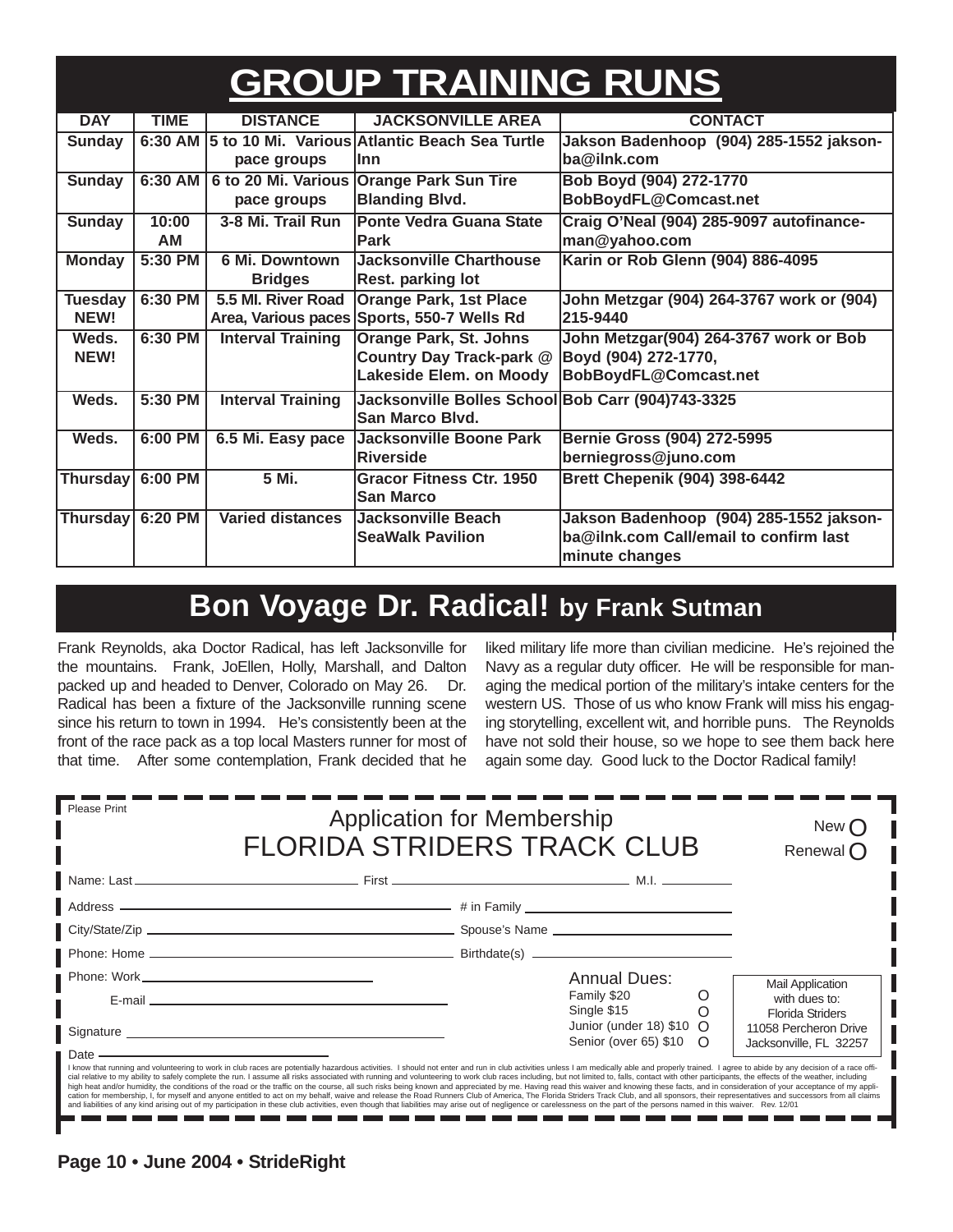# **MILE MARKER MUSINGS By Robert Glenn**

Greetings and Salutations from San Francisco, where it is 60 degrees and breezy, not quite like late May in Jacksonville. Not too many big Jacksonville races to report on but Striders made up for it, traveling to races out and about. The Striders are the proud recipient of a Reinhold Community Service Award for good works in Clay County. Lillian Lawless and Sharon Pentaleri accepted the \$500 grant at a recent awards ceremony. Bravo Zulu to the club and especially everyone involved in our children's running programs that make such a big difference. Enough self-congratulation for one column, on to the results.

The Jacksonville Beach Seawalk was the site of the **Performance Beachfest 5K** on April 24th. **Bernie Candy** took top Strider honors with a 19:59 and first overall male. Our fastest female Strider was **Vicki Choinski,** finishing with a 27:46 which earned her 2nd in her age group. **Steve Bruce** was the Masters Male Champion while **Al Saffer**, our Striderman caretaker, won his age group. Looks to have been some bad beach conditions or a long course based on the times. I don't think there were any PRs in the bunch.

The **Beach Run 2004** was held in St. Augustine on the 24th of April. **Patrick Mckeefery** was our fastest Strider posting a 20:06 for 1st in his age group. **Margaret Tyburski** was our fleetest female Strider, running a 29:29. Our only other Strider to win his age group was **Kent Smith**.

Lots of Striders made the trip to Fernandina Beach to run the **Shrimp Festival 5K** on the first day of May. Our top male and female finishers were **Thom and Shirley Henkel**, pulling off a husband and wife coup the likes of which is usually only seen in Striderland when the Metzgars take down all comers. Thom posted a 21:49, which earned him 2nd in his age group, while Shirley ran a 29:54. Nice running. Other Striders that reigned supreme in their age groups included **Tom Brannon** (a Strider from 10 years ago that now lives in New York, glad to see you down in Florida), **Kwan Supapan McCall, John Aimone,** and **Dianne Aimone.** Nice running everyone.

We had some Striders head over to Bishop John Snyder High School to run the **Race to Prevent** **Homelessness 5K. Patrick McKeefery** was our top Strider with a time of 20:12 which was also good for first in his age group. **Barbara Whitter** was our fastest female Strider with a 30:38. **J.D. Beck** won his age group with a 25:41. J.D. reported that it was a cross country course that was tough but the campus was beautiful and he plans to run it again next year.



On the 15th of May, we had some Striders compete in the **Race for Love 10K** in St. Augustine. **Bernie Candy** was our top male Strider with a 43:18 which was also good for first in his age group. Our top female Strider was **Vicki Choinski** with a 62:56. **J.D. Beck** also won his age group with a 57:19.

Last race on the agenda is the ever popular **Ravines Run 5 Mile Cross Country Race** held on the 15th of May in Middleburg. The race was unseasonably nice this year, with the temperature clocking in around 75 or 80 F versus the usual 95F, equatorial jungle hot that I've experience in years past. Running on the golf course is fun although some of those flag placements around the green and tee boxes left a little to be desired; thus the high percentage of individual course planners I witnessed who decided that the course probably should have been marked closer to the greens and level ground than those pesky flags off in the dirt and debris. **John Metzgar** was our fastest Strider with a 30:28 which earned him 4th overall while **Karin Glenn** was the fastest female Strider with a 33:26, which earned her first overall for women. **Darien Andreu** placed 4th overall with a 35:12. Other Striders winning their age groups included **Rodney Smith, Frank Frazier, Stephanie Griffith, Everett Crum, Kwan Supapan McCall, John Aimone, and Dianne Aimone.** Many thanks to the Sea Cadets who helped the JTC with the course set up, monitoring, and most importantly, the burger and hot dog cooking at the pool for the post race festivities.

**Striders on the Road – Patrick McKeefery** was out in San Diego recently and ran a 5K in Carlsbad posting a 19:15 which was good for first in the 50+ age group. No John Heisner sighting but maybe John was getting in (Continued on Page 12)

# **Welcome New Members!**

- **Sylvia Barton**
- **Stephen Beard**
- **Charlie Bender**
- **Patrick Brennan**
- **Scott Fortune**
- **Christopher Haun**
- **Kim Hoyt**
- **Tamara McAbee**
- **Manuel Ortiz**
- **Rick Powell**
- **Gina Spleen**